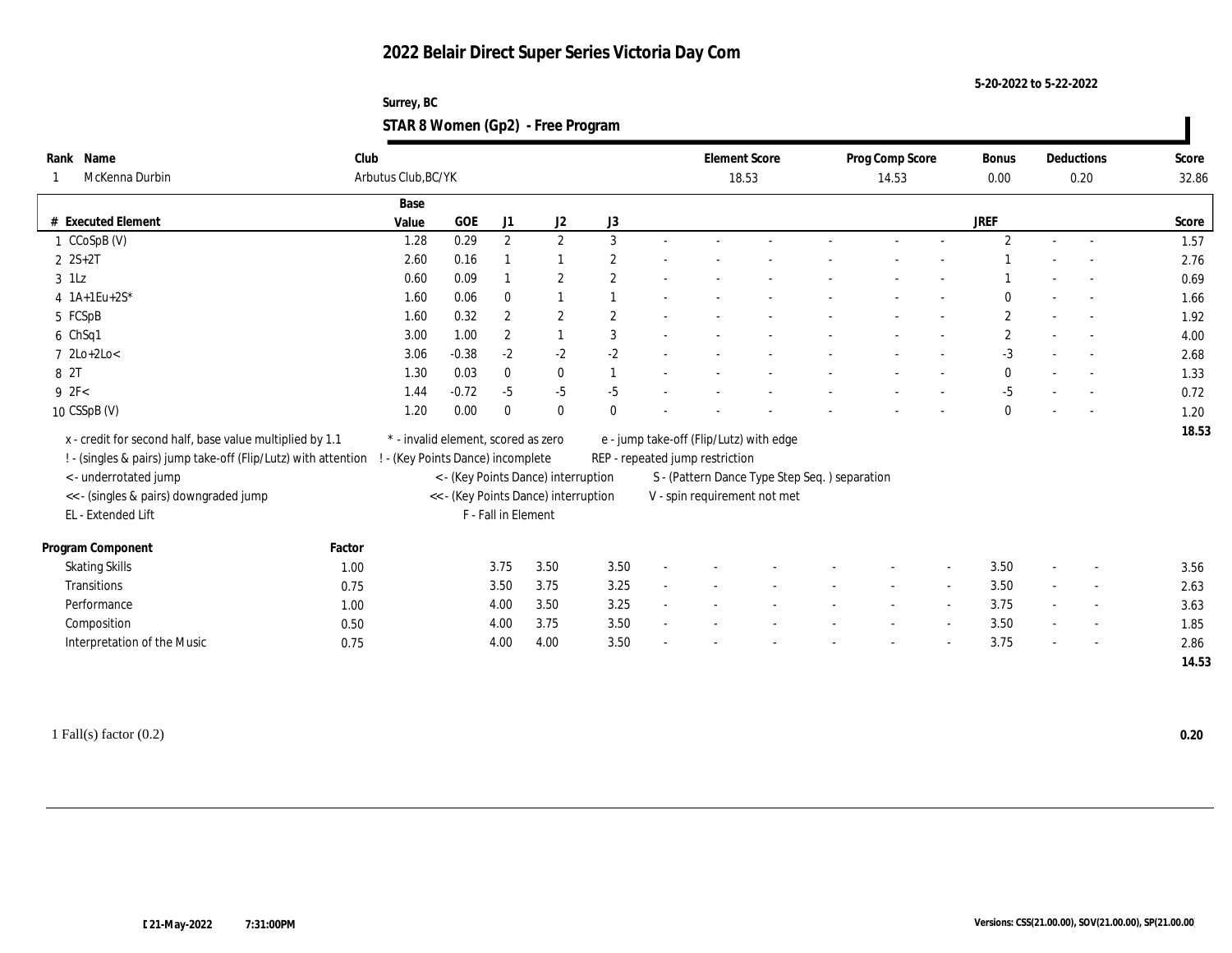**5-20-2022 to 5-22-2022**

| Surrey, BC                        |  |
|-----------------------------------|--|
| STAR 8 Women (Gp2) - Free Program |  |

| Name<br>Rank                                                   | Club                              |                                     |                     |                                      |                  | <b>Element Score</b>                    |                                               | Prog Comp Score | Bonus        |        | Deductions               | Score |
|----------------------------------------------------------------|-----------------------------------|-------------------------------------|---------------------|--------------------------------------|------------------|-----------------------------------------|-----------------------------------------------|-----------------|--------------|--------|--------------------------|-------|
| <b>Tiffany Chong</b><br>2                                      | Burnaby FSC, BC/YK                |                                     |                     |                                      |                  |                                         | 18.84                                         | 12.16           | 0.00         |        | 0.20                     | 30.80 |
|                                                                | Base                              |                                     |                     |                                      |                  |                                         |                                               |                 |              |        |                          |       |
| # Executed Element                                             | Value                             | GOE                                 | J1                  | J2                                   | J3               |                                         |                                               |                 | <b>JREF</b>  |        |                          | Score |
| 1 CCoSpB                                                       | 1.70                              | 0.30                                | $\mathbf{2}$        | $\mathbf{1}$                         | 3                |                                         |                                               |                 |              |        |                          | 2.00  |
| 2 1A                                                           | 1.10                              | 0.11                                |                     |                                      | $\boldsymbol{2}$ |                                         |                                               |                 |              |        |                          | 1.21  |
| $3 \t2F+2Lo$                                                   | 3.50                              | $-0.90$                             | $-5$                | $-5$                                 | $-5$             |                                         |                                               |                 | $-5$         |        |                          | 2.60  |
| 4 ChSq1                                                        | 3.00                              | 0.50                                |                     |                                      |                  |                                         |                                               |                 |              |        |                          | 3.50  |
| $5 \ 2S+2T$                                                    | 2.60                              | $-0.03$                             | $\bf{0}$            | $-1$                                 | $\bf{0}$         |                                         |                                               |                 | 0            |        |                          | 2.57  |
| 6 2Lo                                                          | 1.70                              | $-0.47$                             | $-3$                | $-3$                                 | $-2$             |                                         |                                               |                 | $-3$         |        |                          | 1.23  |
| 7 2S                                                           | 1.30                              | $-0.36$                             | $-3$                | $-3$                                 | $-3$             |                                         |                                               |                 | $-2$         |        |                          | 0.94  |
| 8 CSSpB                                                        | 1.60                              | 0.12                                | $\mathbf{0}$        | 1                                    | $\mathbf{2}$     |                                         |                                               |                 | $\mathbf{0}$ |        |                          | 1.72  |
| 9 2T                                                           | 1.30                              | 0.03                                | $\bf{0}$            | $\bf{0}$                             |                  |                                         |                                               |                 | $\bf{0}$     |        |                          | 1.33  |
| 10 FSSpB                                                       | 1.70                              | 0.04                                | $\theta$            |                                      | $\Omega$         |                                         |                                               |                 | $\mathbf{0}$ |        |                          | 1.74  |
| x - credit for second half, base value multiplied by 1.1       |                                   | * - invalid element, scored as zero |                     |                                      |                  |                                         |                                               |                 |              |        |                          | 18.84 |
|                                                                |                                   |                                     |                     |                                      |                  | e - jump take-off (Flip/Lutz) with edge |                                               |                 |              |        |                          |       |
| ! - (singles & pairs) jump take-off (Flip/Lutz) with attention | ! - (Key Points Dance) incomplete |                                     |                     |                                      |                  | REP - repeated jump restriction         |                                               |                 |              |        |                          |       |
| < - underrotated jump                                          |                                   |                                     |                     | < - (Key Points Dance) interruption  |                  |                                         | S - (Pattern Dance Type Step Seq.) separation |                 |              |        |                          |       |
| <<- (singles & pairs) downgraded jump                          |                                   |                                     | F - Fall in Element | << - (Key Points Dance) interruption |                  |                                         | V - spin requirement not met                  |                 |              |        |                          |       |
| EL - Extended Lift                                             |                                   |                                     |                     |                                      |                  |                                         |                                               |                 |              |        |                          |       |
| Program Component                                              | Factor                            |                                     |                     |                                      |                  |                                         |                                               |                 |              |        |                          |       |
| <b>Skating Skills</b>                                          | 1.00                              |                                     | 3.25                | 3.25                                 | 3.00             |                                         |                                               |                 | 3.00         |        |                          | 3.13  |
| Transitions                                                    | 0.75                              |                                     | 3.00                | 3.00                                 | 3.25             |                                         |                                               |                 | 2.75         |        |                          | 2.25  |
| Performance                                                    | 1.00                              |                                     | 3.00                | 3.25                                 | 3.00             |                                         |                                               |                 | 2.75         |        | $\overline{\phantom{a}}$ | 3.00  |
| Composition                                                    | 0.50                              |                                     | 3.00                | 3.25                                 | 3.25             |                                         |                                               |                 | 2.75         | $\sim$ | $\overline{\phantom{a}}$ | 1.53  |
| Interpretation of the Music                                    | 0.75                              |                                     | 3.00                | 3.00                                 | 3.00             |                                         |                                               |                 | 3.00         |        |                          | 2.25  |
|                                                                |                                   |                                     |                     |                                      |                  |                                         |                                               |                 |              |        |                          | 12.16 |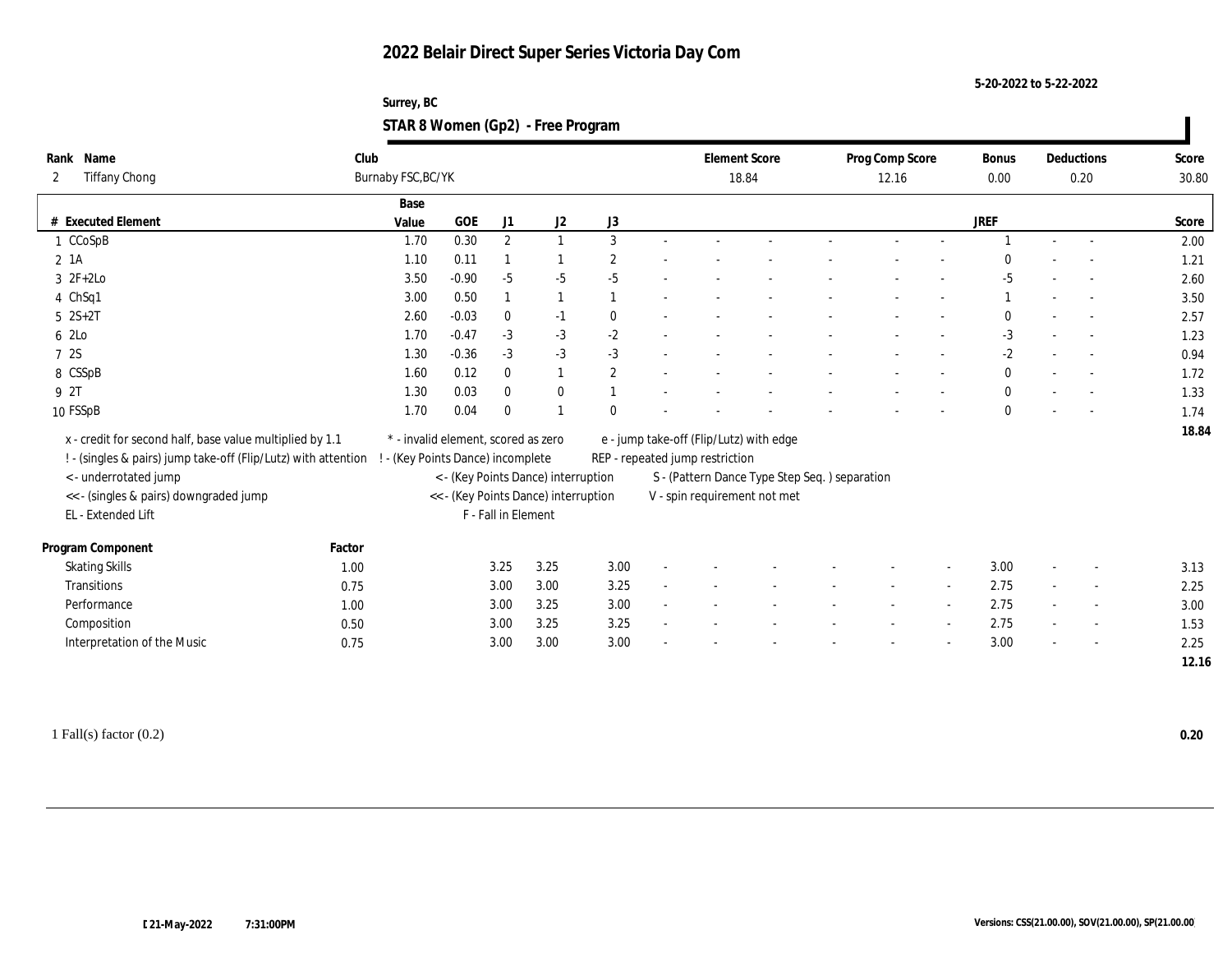**5-20-2022 to 5-22-2022**

| Surrey, BC                        |  |
|-----------------------------------|--|
| STAR 8 Women (Gp2) - Free Program |  |

| Name<br>Rank<br>Mimi Wiriyakajonkul<br>3                       | Club   | Coquitlam SC, BC/YK                 |         |                     |                                      |              |                                 | <b>Element Score</b><br>16.79                 | Prog Comp Score<br>12.49 | <b>Bonus</b><br>0.00 |                          | Deductions<br>0.00       | Score<br>29.28 |
|----------------------------------------------------------------|--------|-------------------------------------|---------|---------------------|--------------------------------------|--------------|---------------------------------|-----------------------------------------------|--------------------------|----------------------|--------------------------|--------------------------|----------------|
|                                                                |        | Base                                |         |                     |                                      |              |                                 |                                               |                          |                      |                          |                          |                |
| # Executed Element                                             |        | Value                               | $GOE$   | J <sub>1</sub>      | J2                                   | J3           |                                 |                                               |                          | <b>JREF</b>          |                          |                          | Score          |
| 1 SSpB                                                         |        | 1.10                                | 0.14    | $\boldsymbol{2}$    | $\mathbf{1}$                         |              |                                 |                                               |                          |                      | $\sim$                   |                          | 1.24           |
| $2$ 1A+2Tq                                                     |        | 2.40                                | $-0.46$ | $-4$                | $-3$                                 | $-4$         |                                 |                                               |                          | $-3$                 |                          |                          | 1.94           |
| $3 \t2F+SEQ+1T^*$                                              |        | 1.44                                | $-0.45$ | $-2$                | $-3$                                 | $-3$         |                                 |                                               |                          | $-2$                 |                          |                          | 0.99           |
| $4$ 2Lo+1Lo                                                    |        | 2.20                                | 0.00    | $-1$                | $\bf{0}$                             |              |                                 |                                               |                          | $\mathbf{0}$         | $\overline{\phantom{a}}$ |                          | 2.20           |
| 5 FCSpB                                                        |        | 1.60                                | 0.20    |                     | $\overline{2}$                       |              |                                 |                                               |                          |                      |                          |                          | 1.80           |
| 6 ChSq1                                                        |        | 3.00                                | 0.88    | $\boldsymbol{2}$    | $\mathbf{2}$                         | $\mathbf{2}$ |                                 |                                               |                          |                      |                          |                          | 3.88           |
| 72F<                                                           |        | 1.44                                | $-0.36$ | $-2$                | $-3$                                 | $-2$         |                                 |                                               |                          | $-3$                 |                          |                          | 1.08           |
| 8 2S                                                           |        | 1.30                                | $-0.03$ | $\bf{0}$            | $\bf{0}$                             | $\mathbf{0}$ |                                 |                                               |                          | $-1$                 |                          |                          | 1.27           |
| 9 1Lz                                                          |        | 0.60                                | 0.00    | $\bf{0}$            | $\bf{0}$                             | $\mathbf{0}$ |                                 |                                               |                          | $\bf{0}$             |                          |                          | 0.60           |
| 10 CCoSpB                                                      |        | 1.70                                | 0.09    | $\Omega$            | $\theta$                             |              |                                 |                                               |                          |                      |                          |                          | 1.79           |
| x - credit for second half, base value multiplied by 1.1       |        | * - invalid element, scored as zero |         |                     |                                      |              |                                 | e - jump take-off (Flip/Lutz) with edge       |                          |                      |                          |                          | 16.79          |
| ! - (singles & pairs) jump take-off (Flip/Lutz) with attention |        | ! - (Key Points Dance) incomplete   |         |                     |                                      |              | REP - repeated jump restriction |                                               |                          |                      |                          |                          |                |
| < - underrotated jump                                          |        |                                     |         |                     | < - (Key Points Dance) interruption  |              |                                 | S - (Pattern Dance Type Step Seq.) separation |                          |                      |                          |                          |                |
| << - (singles & pairs) downgraded jump                         |        |                                     |         |                     | << - (Key Points Dance) interruption |              |                                 | V - spin requirement not met                  |                          |                      |                          |                          |                |
| EL - Extended Lift                                             |        |                                     |         | F - Fall in Element |                                      |              |                                 |                                               |                          |                      |                          |                          |                |
| Program Component                                              | Factor |                                     |         |                     |                                      |              |                                 |                                               |                          |                      |                          |                          |                |
| <b>Skating Skills</b>                                          | 1.00   |                                     |         | 3.75                | 3.25                                 | 2.75         |                                 |                                               |                          | 3.00                 | $\overline{\phantom{a}}$ | $\overline{\phantom{a}}$ | 3.19           |
| Transitions                                                    | 0.75   |                                     |         | 3.75                | 3.00                                 | 3.00         |                                 |                                               |                          | 2.75                 |                          | $\overline{\phantom{a}}$ | 2.35           |
| Performance                                                    | 1.00   |                                     |         | 3.50                | 3.00                                 | 2.75         |                                 |                                               |                          | 2.75                 |                          | $\overline{\phantom{a}}$ | 3.00           |
| Composition                                                    | 0.50   |                                     |         | 3.75                | 3.25                                 | 3.00         |                                 |                                               |                          | 2.75                 | $\overline{\phantom{a}}$ | $\overline{\phantom{a}}$ | 1.60           |
| Interpretation of the Music                                    | 0.75   |                                     |         | 3.50                | 3.00                                 | 3.00         |                                 |                                               |                          | 3.00                 |                          | $\overline{\phantom{a}}$ | 2.35           |
|                                                                |        |                                     |         |                     |                                      |              |                                 |                                               |                          |                      |                          |                          | 12.49          |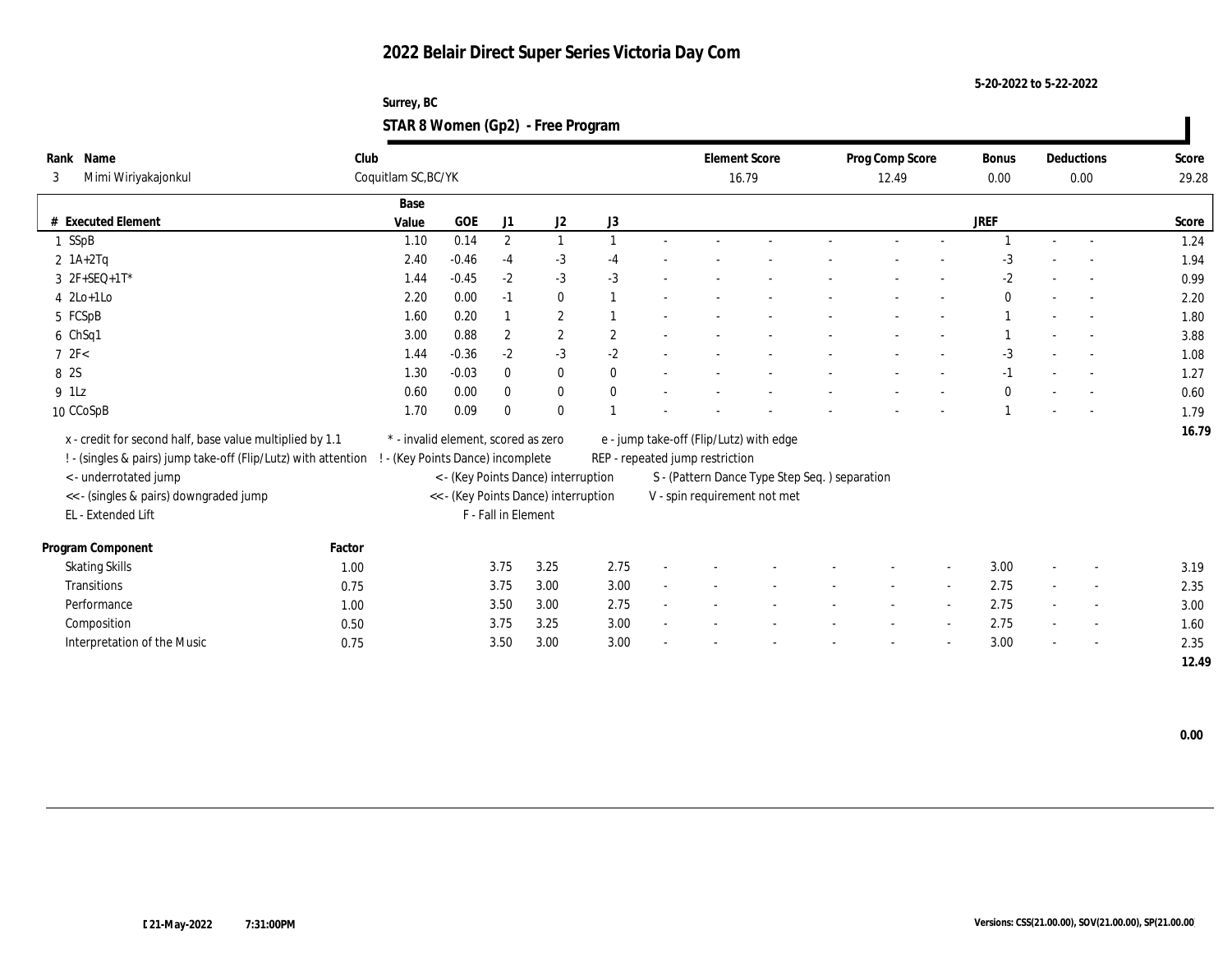**5-20-2022 to 5-22-2022**

| Surrey, BC                        |  |
|-----------------------------------|--|
| STAR 8 Women (Gp2) - Free Program |  |

| Jade Holness<br>4                                                                                                          | Club   | Kerrisdale FSC, BC/YK                                                    |           |                     |                                                                             |                |  |                                                                            | <b>Element Score</b><br>14.20 |                                               | Prog Comp Score<br>12.21 | <b>Bonus</b><br>0.00 | Deductions<br>0.40 |                          | Score<br>26.01 |
|----------------------------------------------------------------------------------------------------------------------------|--------|--------------------------------------------------------------------------|-----------|---------------------|-----------------------------------------------------------------------------|----------------|--|----------------------------------------------------------------------------|-------------------------------|-----------------------------------------------|--------------------------|----------------------|--------------------|--------------------------|----------------|
|                                                                                                                            |        | Base                                                                     |           |                     |                                                                             |                |  |                                                                            |                               |                                               |                          |                      |                    |                          |                |
| # Executed Element                                                                                                         |        | Value                                                                    | $\rm GOE$ | J1                  | J2                                                                          | ${\rm J}3$     |  |                                                                            |                               |                                               |                          | <b>JREF</b>          |                    |                          | Score          |
| 1 1 A                                                                                                                      |        | 1.10                                                                     | $-0.44$   | $-4$                | $-4$                                                                        | $-4$           |  |                                                                            |                               |                                               |                          | $-4$                 |                    |                          | 0.66           |
| $2 \text{ } 2 \text{Lz}(e)$                                                                                                |        | 1.68                                                                     | $-0.84$   | $-5$                | $-5$                                                                        | $-5$           |  |                                                                            |                               |                                               |                          | $-5$                 |                    |                          | 0.84           |
| $3 \ 2S+2T <$                                                                                                              |        | 2.34                                                                     | $-0.36$   | $-3$                | $-3$                                                                        | $-2$           |  |                                                                            |                               |                                               |                          | $-3$                 |                    |                          | 1.98           |
| 4 FCSpB                                                                                                                    |        | 1.60                                                                     | 0.24      | $\mathbf{2}$        | $\mathbf{1}$                                                                | $\overline{2}$ |  |                                                                            |                               |                                               |                          |                      |                    |                          | 1.84           |
| 5 2F                                                                                                                       |        | 1.80                                                                     | $-0.90$   | $-5$                | $-5$                                                                        | $-5$           |  |                                                                            |                               |                                               |                          | $-5$                 |                    |                          | 0.90           |
| 6 ChSq1                                                                                                                    |        | 3.00                                                                     | 0.75      | $\mathbf{2}$        | $\bf{0}$                                                                    | 3              |  |                                                                            |                               |                                               |                          |                      |                    |                          | 3.75           |
| $7 \text{ } 2T <$                                                                                                          |        | 1.04                                                                     | $-0.34$   | $-4$                | $-4$                                                                        | $-2$           |  |                                                                            |                               |                                               |                          | $-3$                 |                    |                          | 0.70           |
| 8 2S                                                                                                                       |        | 1.30                                                                     | $-0.03$   | $\bf{0}$            | $\bf{0}$                                                                    | $\mathbf{0}$   |  |                                                                            |                               |                                               |                          | $-1$                 |                    |                          | 1.27           |
| 9 CCoSpB (V)                                                                                                               |        | 1.28                                                                     | $-0.16$   | $-1$                | $-1$                                                                        | $-1$           |  |                                                                            |                               |                                               |                          | $-2$                 |                    |                          | 1.12           |
| 10 LSpB                                                                                                                    |        | 1.20                                                                     | $-0.06$   | $\theta$            | $-1$                                                                        | $\theta$       |  |                                                                            |                               |                                               |                          | $-1$                 |                    |                          | 1.14           |
| x - credit for second half, base value multiplied by 1.1<br>! - (singles & pairs) jump take-off (Flip/Lutz) with attention |        | * - invalid element, scored as zero<br>! - (Key Points Dance) incomplete |           |                     |                                                                             |                |  | e - jump take-off (Flip/Lutz) with edge<br>REP - repeated jump restriction |                               |                                               |                          |                      |                    |                          |                |
| <- underrotated jump<br><<- (singles & pairs) downgraded jump<br>EL - Extended Lift                                        |        |                                                                          |           | F - Fall in Element | < - (Key Points Dance) interruption<br><< - (Key Points Dance) interruption |                |  | V - spin requirement not met                                               |                               | S - (Pattern Dance Type Step Seq.) separation |                          |                      |                    |                          |                |
| Program Component                                                                                                          | Factor |                                                                          |           |                     |                                                                             |                |  |                                                                            |                               |                                               |                          |                      |                    |                          |                |
| <b>Skating Skills</b>                                                                                                      | 1.00   |                                                                          |           | 3.50                | $3.00\,$                                                                    | 3.00           |  |                                                                            |                               |                                               |                          | 3.00                 |                    |                          | 3.13           |
| Transitions                                                                                                                | 0.75   |                                                                          |           | 3.50                | 3.00                                                                        | 3.25           |  |                                                                            |                               |                                               |                          | 2.75                 |                    |                          | 2.35           |
| Performance                                                                                                                | 1.00   |                                                                          |           | 3.50                | 3.00                                                                        | 2.50           |  |                                                                            |                               |                                               |                          | 2.50                 |                    | $\overline{\phantom{a}}$ | 2.88           |
| Composition                                                                                                                | 0.50   |                                                                          |           | 3.25                | 3.00                                                                        | 3.00           |  |                                                                            |                               |                                               |                          | 2.75                 |                    | $\overline{\phantom{a}}$ | 1.50           |
| Interpretation of the Music                                                                                                | 0.75   |                                                                          |           | 3.50                | 2.75                                                                        | 3.25           |  |                                                                            |                               |                                               |                          | 3.00                 |                    |                          | 2.35           |
|                                                                                                                            |        |                                                                          |           |                     |                                                                             |                |  |                                                                            |                               |                                               |                          |                      |                    |                          |                |
| Deductions                                                                                                                 |        |                                                                          |           |                     |                                                                             |                |  |                                                                            |                               |                                               |                          |                      |                    |                          |                |
| Panel Cost/Prop Violation (1 of 4)                                                                                         |        |                                                                          |           |                     |                                                                             |                |  |                                                                            |                               |                                               |                          |                      |                    |                          | 12.21<br>0.00  |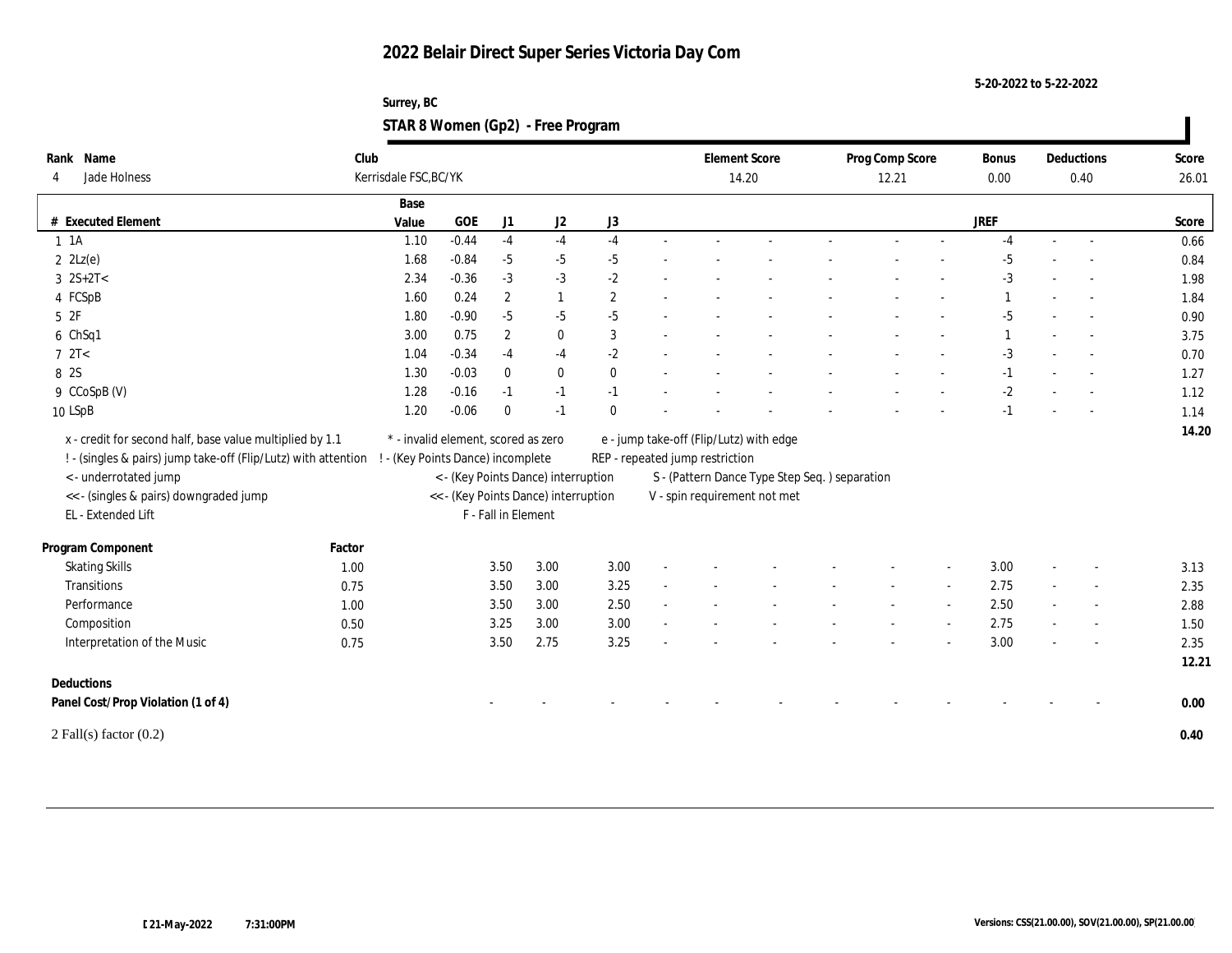**5-20-2022 to 5-22-2022**

| Surrey, BC                        |  |
|-----------------------------------|--|
| STAR 8 Women (Gp2) - Free Program |  |

| Name<br>Rank                                                   | Club   |                                     |              |                     |                                      |                |                                 | <b>Element Score</b>                          | Prog Comp Score | Bonus        |        | Deductions               | Score |
|----------------------------------------------------------------|--------|-------------------------------------|--------------|---------------------|--------------------------------------|----------------|---------------------------------|-----------------------------------------------|-----------------|--------------|--------|--------------------------|-------|
| Justine Ladrido<br>5                                           |        | Delta FSC, BC/YK                    |              |                     |                                      |                |                                 | 14.54                                         | 11.43           | 0.00         |        | 0.20                     | 25.77 |
|                                                                |        | Base                                |              |                     |                                      |                |                                 |                                               |                 |              |        |                          |       |
| # Executed Element                                             |        | Value                               | $_{\rm GOE}$ | J <sub>1</sub>      | J2                                   | J3             |                                 |                                               |                 | <b>JREF</b>  |        |                          | Score |
| $1 \t1A+1T$                                                    |        | 1.50                                | 0.06         | $\mathbf{0}$        | $\mathbf{0}$                         |                |                                 |                                               |                 |              |        |                          | 1.56  |
| 2ZFq                                                           |        | 1.80                                | $-0.90$      | $-5$                | $-5$                                 | $-5$           |                                 |                                               |                 |              |        |                          | 0.90  |
| 3 1A                                                           |        | 1.10                                | 0.06         | $\mathbf{0}$        |                                      |                |                                 |                                               |                 | $\theta$     |        |                          | 1.16  |
| 4 FCSpB                                                        |        | 1.60                                | 0.16         |                     |                                      |                |                                 |                                               |                 |              |        |                          | 1.76  |
| $5 \t2S+1Lo$                                                   |        | 1.80                                | $-0.16$      | $-4$                | $\bf{0}$                             | $\mathbf{0}$   |                                 |                                               |                 |              |        |                          | 1.64  |
| 6 SSpB                                                         |        | 1.10                                | 0.03         | $\sqrt{2}$          | $\bf{0}$                             | $\mathbf{0}$   |                                 |                                               |                 | $-1$         |        |                          | 1.13  |
| $7$ $2F < +REP$                                                |        | 0.35                                | $-0.25$      | $-5$                | $-5$                                 | $-5$           |                                 |                                               |                 | $-5$         |        |                          | 0.10  |
| 8 ChSq1                                                        |        | 3.00                                | 0.25         | $\boldsymbol{2}$    | $-1$                                 | $\overline{2}$ |                                 |                                               |                 | $-1$         |        |                          | 3.25  |
| 9 2S                                                           |        | 1.30                                | 0.00         | $\mathbf{0}$        | $\bf{0}$                             | $\Omega$       |                                 |                                               |                 | $\bf{0}$     |        |                          | 1.30  |
| 10 CCoSpB                                                      |        | 1.70                                | 0.04         | $\Omega$            | $\mathbf{0}$                         |                |                                 |                                               |                 | $\mathbf{0}$ |        |                          | 1.74  |
| x - credit for second half, base value multiplied by 1.1       |        | * - invalid element, scored as zero |              |                     |                                      |                |                                 | e - jump take-off (Flip/Lutz) with edge       |                 |              |        |                          | 14.54 |
| ! - (singles & pairs) jump take-off (Flip/Lutz) with attention |        | ! - (Key Points Dance) incomplete   |              |                     |                                      |                | REP - repeated jump restriction |                                               |                 |              |        |                          |       |
| < - underrotated jump                                          |        |                                     |              |                     | < - (Key Points Dance) interruption  |                |                                 | S - (Pattern Dance Type Step Seq.) separation |                 |              |        |                          |       |
| << - (singles & pairs) downgraded jump                         |        |                                     |              |                     | << - (Key Points Dance) interruption |                |                                 | V - spin requirement not met                  |                 |              |        |                          |       |
| EL - Extended Lift                                             |        |                                     |              | F - Fall in Element |                                      |                |                                 |                                               |                 |              |        |                          |       |
|                                                                |        |                                     |              |                     |                                      |                |                                 |                                               |                 |              |        |                          |       |
| Program Component                                              | Factor |                                     |              |                     |                                      |                |                                 |                                               |                 |              |        |                          |       |
| <b>Skating Skills</b>                                          | 1.00   |                                     |              | 2.75                | 2.75                                 | 3.00           |                                 |                                               |                 | 2.75         | $\sim$ |                          | 2.81  |
| Transitions                                                    | 0.75   |                                     |              | 3.00                | 3.00                                 | 3.00           |                                 |                                               |                 | 2.50         |        |                          | 2.16  |
| Performance                                                    | 1.00   |                                     |              | 3.00                | 3.00                                 | 2.75           |                                 |                                               |                 | 2.50         |        | $\sim$                   | 2.81  |
| Composition                                                    | 0.50   |                                     |              | 3.00                | 3.00                                 | 3.00           |                                 |                                               |                 | 2.50         | $\sim$ | $\overline{\phantom{a}}$ | 1.44  |
| Interpretation of the Music                                    | 0.75   |                                     |              | 3.00                | 3.00                                 | 3.00           |                                 |                                               |                 | 2.75         |        |                          | 2.21  |
|                                                                |        |                                     |              |                     |                                      |                |                                 |                                               |                 |              |        |                          | 11.43 |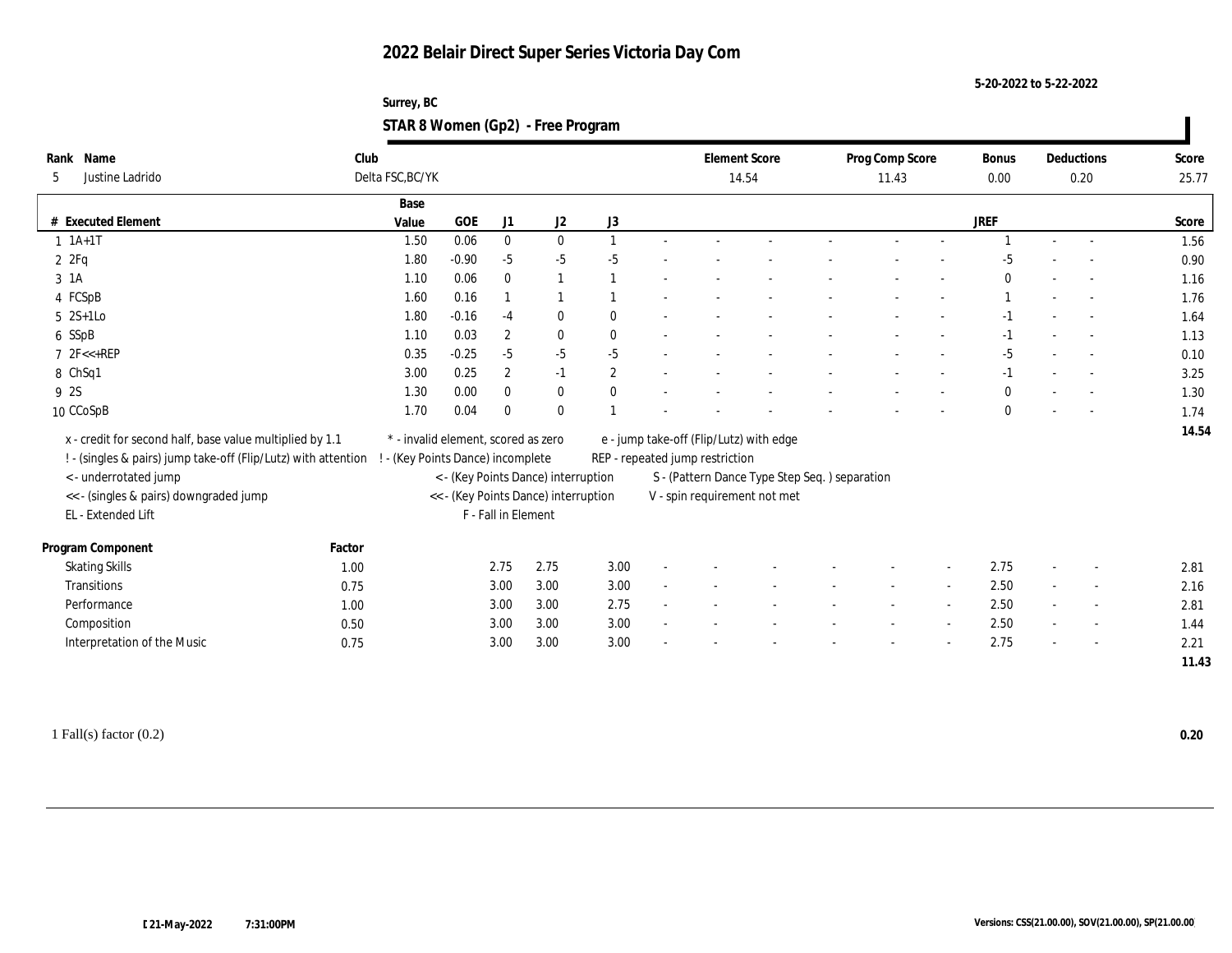**5-20-2022 to 5-22-2022**

| Surrey, BC                        |  |
|-----------------------------------|--|
| STAR 8 Women (Gp2) - Free Program |  |

| Rank Name                                                      | Club   |                                     |         |                     |                                      |                |                                 | <b>Element Score</b>                          | Prog Comp Score | <b>Bonus</b> |                          | Deductions               | Score |
|----------------------------------------------------------------|--------|-------------------------------------|---------|---------------------|--------------------------------------|----------------|---------------------------------|-----------------------------------------------|-----------------|--------------|--------------------------|--------------------------|-------|
| Solana Bucknell<br>6                                           |        | Maple Ridge SC, BC/YK               |         |                     |                                      |                |                                 | 14.26                                         | 10.98           | 0.00         |                          | 0.20                     | 25.04 |
|                                                                |        | Base                                |         |                     |                                      |                |                                 |                                               |                 |              |                          |                          |       |
| # Executed Element                                             |        | Value                               | GOE     | J1                  | $\mathrm{J}2$                        | ${\rm J}3$     |                                 |                                               |                 | <b>JREF</b>  |                          |                          | Score |
| $1$ 1Lz                                                        |        | 0.60                                | 0.03    | $\mathbf{0}$        | $\mathbf{0}$                         |                |                                 |                                               |                 |              | $\sim$                   |                          | 0.63  |
| 2 CCoSpB                                                       |        | 1.70                                | 0.17    | $\bf{0}$            |                                      | $\overline{2}$ |                                 |                                               |                 |              |                          |                          | 1.87  |
| $3$ $2$ Lo<<                                                   |        | 0.50                                | $-0.25$ | $-5$                | $-5$                                 | $-5$           |                                 |                                               |                 | -5           |                          |                          | 0.25  |
| $42Fq+1T$                                                      |        | 2.20                                | $-0.36$ | $-2$                | $-2$                                 | $-2$           |                                 |                                               |                 | $-2$         |                          |                          | 1.84  |
| 5 1A                                                           |        | 1.10                                | 0.03    | $\mathbf{0}$        | $\bf{0}$                             |                |                                 |                                               |                 | $\mathbf{0}$ |                          |                          | 1.13  |
| 6 ChSq1                                                        |        | 3.00                                | 0.50    |                     |                                      |                |                                 |                                               |                 |              |                          |                          | 3.50  |
| 7 SSpB                                                         |        | 1.10                                | 0.11    | $\bf{0}$            |                                      | $\overline{2}$ |                                 |                                               |                 |              |                          |                          | 1.21  |
| $8$ 1A+1Lo                                                     |        | 1.60                                | $-0.03$ | $-1$                | $\bf{0}$                             | $\mathbf{0}$   |                                 |                                               |                 | $\mathbf{0}$ |                          |                          | 1.57  |
| 9 FCSpB                                                        |        | 1.60                                | $-0.04$ | $-1$                | $\bf{0}$                             | $\bf{0}$       |                                 |                                               |                 | $\mathbf{0}$ |                          |                          | 1.56  |
| 102T<                                                          |        | 1.04                                | $-0.34$ | $-5$                | $-3$                                 | $-2$           |                                 |                                               |                 | $-3$         |                          |                          | 0.70  |
| x - credit for second half, base value multiplied by 1.1       |        | * - invalid element, scored as zero |         |                     |                                      |                |                                 | e - jump take-off (Flip/Lutz) with edge       |                 |              |                          |                          | 14.26 |
| ! - (singles & pairs) jump take-off (Flip/Lutz) with attention |        | ! - (Key Points Dance) incomplete   |         |                     |                                      |                | REP - repeated jump restriction |                                               |                 |              |                          |                          |       |
| < - underrotated jump                                          |        |                                     |         |                     | < - (Key Points Dance) interruption  |                |                                 | S - (Pattern Dance Type Step Seq.) separation |                 |              |                          |                          |       |
| << - (singles & pairs) downgraded jump                         |        |                                     |         |                     | << - (Key Points Dance) interruption |                |                                 | V - spin requirement not met                  |                 |              |                          |                          |       |
| EL - Extended Lift                                             |        |                                     |         | F - Fall in Element |                                      |                |                                 |                                               |                 |              |                          |                          |       |
|                                                                |        |                                     |         |                     |                                      |                |                                 |                                               |                 |              |                          |                          |       |
| Program Component                                              | Factor |                                     |         |                     |                                      |                |                                 |                                               |                 |              |                          |                          |       |
| <b>Skating Skills</b>                                          | 1.00   |                                     |         | 1.75                | 2.50                                 | 3.00           |                                 |                                               |                 | 3.25         |                          |                          | 2.63  |
| Transitions                                                    | 0.75   |                                     |         | 2.00                | 2.75                                 | 3.25           |                                 |                                               |                 | 3.00         |                          |                          | 2.06  |
| Performance                                                    | 1.00   |                                     |         | 2.25                | 2.50                                 | 3.00           |                                 |                                               |                 | 3.00         |                          | $\overline{\phantom{a}}$ | 2.69  |
| Composition                                                    | 0.50   |                                     |         | 2.25                | 3.00                                 | 3.25           |                                 |                                               |                 | 3.00         | $\overline{\phantom{a}}$ | $\sim$                   | 1.44  |
| Interpretation of the Music                                    | 0.75   |                                     |         | 2.50                | 2.50                                 | 3.25           |                                 |                                               |                 | 3.25         |                          |                          | 2.16  |
|                                                                |        |                                     |         |                     |                                      |                |                                 |                                               |                 |              |                          |                          | 10.98 |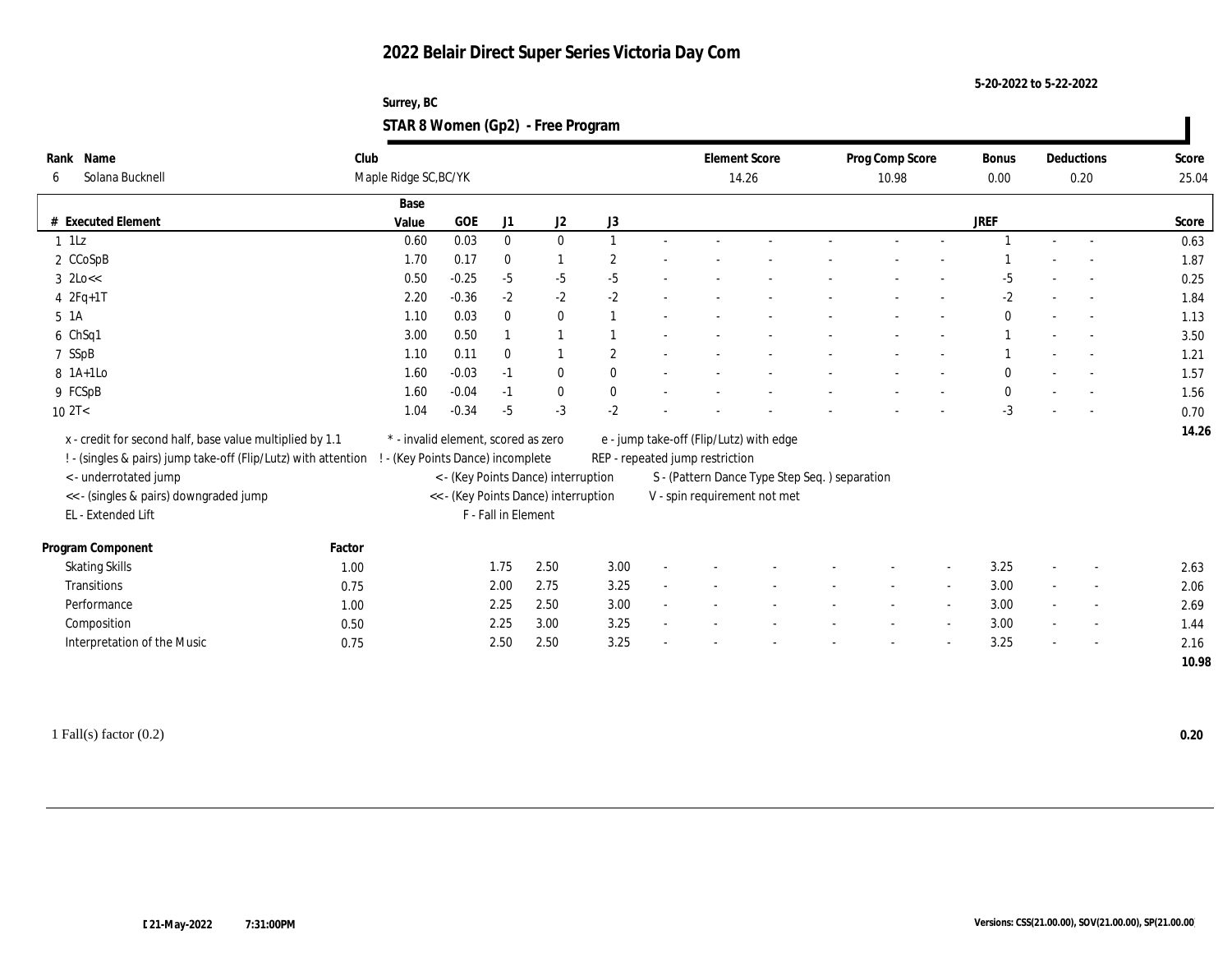**5-20-2022 to 5-22-2022**

| Surrey, BC                        |  |
|-----------------------------------|--|
| STAR 8 Women (Gp2) - Free Program |  |

| Rank Name<br>Kyra Uyeda                                                                                                                             |        | Club<br>Kerrisdale FSC, BC/YK                                          |         |                     |                                      |                  | <b>Element Score</b><br>14.17 |                                                                            |                                                | Prog Comp Score<br>10.66 |  |  | <b>Bonus</b><br>0.00 | Deductions<br>0.60       |                          | Score<br>24.23 |
|-----------------------------------------------------------------------------------------------------------------------------------------------------|--------|------------------------------------------------------------------------|---------|---------------------|--------------------------------------|------------------|-------------------------------|----------------------------------------------------------------------------|------------------------------------------------|--------------------------|--|--|----------------------|--------------------------|--------------------------|----------------|
|                                                                                                                                                     |        | Base                                                                   |         |                     |                                      |                  |                               |                                                                            |                                                |                          |  |  |                      |                          |                          |                |
| # Executed Element                                                                                                                                  |        | Value                                                                  | GOE     | J1                  | $\mathrm{J}2$                        | $_{\mathrm{J}3}$ |                               |                                                                            |                                                |                          |  |  | JREF                 |                          |                          | Score          |
| $1 \t1A$                                                                                                                                            |        | 1.10                                                                   | 0.11    |                     |                                      |                  |                               |                                                                            |                                                |                          |  |  |                      | $\sim$                   | $\overline{\phantom{a}}$ | 1.21           |
| $2$ $2S+2T<$                                                                                                                                        |        | 2.34                                                                   | $-0.39$ | $-3$                | $-3$                                 | $-3$             |                               |                                                                            |                                                |                          |  |  |                      |                          |                          | 1.95           |
| $3 \frac{2T+2Lo}{<}$                                                                                                                                |        | 1.80                                                                   | $-0.65$ | $-5$                | $-5$                                 | $-5$             |                               |                                                                            |                                                |                          |  |  | $-5$                 |                          |                          | 1.15           |
| 4 FCSpB                                                                                                                                             |        | 1.60                                                                   | 0.12    | $\mathbf{0}$        | 1                                    |                  |                               |                                                                            |                                                |                          |  |  |                      |                          |                          | 1.72           |
| 5 LSpB                                                                                                                                              |        | 1.20                                                                   | 0.03    | $\mathbf{0}$        | $\bf{0}$                             |                  |                               |                                                                            |                                                |                          |  |  |                      |                          |                          | 1.23           |
| $6$ 2Lo $<<$                                                                                                                                        |        | 0.50                                                                   | $-0.25$ | $-5$                | $-5$                                 | $-5$             |                               |                                                                            |                                                |                          |  |  | $-5$                 |                          |                          | 0.25           |
| 72F<                                                                                                                                                |        | 1.44                                                                   | $-0.72$ | $-5$                | $-5$                                 | $-5$             |                               |                                                                            |                                                |                          |  |  | $-5$                 |                          |                          | 0.72           |
| 8 ChSq1                                                                                                                                             |        | 3.00                                                                   | 0.50    | $\mathbf{0}$        | 1                                    | 3                |                               |                                                                            |                                                |                          |  |  | $\bf{0}$             |                          |                          | 3.50           |
| $9$ 1Lz+1Lo                                                                                                                                         |        | 1.10                                                                   | 0.03    | $\bf{0}$            | $\bf{0}$                             |                  |                               |                                                                            |                                                |                          |  |  |                      |                          |                          | 1.13           |
| 10 CCoSpB (V)                                                                                                                                       |        | 1.28                                                                   | 0.03    | $\theta$            | $\mathbf{0}$                         |                  |                               |                                                                            |                                                |                          |  |  | $\theta$             |                          |                          | 1.31           |
| x - credit for second half, base value multiplied by 1.1<br>! - (singles & pairs) jump take-off (Flip/Lutz) with attention<br>< - underrotated jump |        | * - invalid element, scored as zero<br>- (Key Points Dance) incomplete |         |                     | < - (Key Points Dance) interruption  |                  |                               | e - jump take-off (Flip/Lutz) with edge<br>REP - repeated jump restriction | S - (Pattern Dance Type Step Seq. ) separation |                          |  |  |                      |                          |                          | 14.17          |
| << - (singles & pairs) downgraded jump                                                                                                              |        |                                                                        |         |                     | << - (Key Points Dance) interruption |                  |                               |                                                                            | V - spin requirement not met                   |                          |  |  |                      |                          |                          |                |
| EL - Extended Lift                                                                                                                                  |        |                                                                        |         | F - Fall in Element |                                      |                  |                               |                                                                            |                                                |                          |  |  |                      |                          |                          |                |
| Program Component                                                                                                                                   | Factor |                                                                        |         |                     |                                      |                  |                               |                                                                            |                                                |                          |  |  |                      |                          |                          |                |
| <b>Skating Skills</b>                                                                                                                               | 1.00   |                                                                        |         | 2.50                | 2.75                                 | 3.00             |                               |                                                                            |                                                |                          |  |  | 2.75                 | $\overline{\phantom{a}}$ |                          | 2.75           |
| <b>Transitions</b>                                                                                                                                  | 0.75   |                                                                        |         | 2.50                | 2.50                                 | 3.25             |                               |                                                                            |                                                |                          |  |  | 2.75                 |                          |                          | 2.06           |
| Performance                                                                                                                                         | 1.00   |                                                                        |         | 2.50                | 2.75                                 | 2.50             |                               |                                                                            |                                                |                          |  |  | 2.25                 |                          | $\overline{\phantom{a}}$ | 2.50           |
| Composition                                                                                                                                         | 0.50   |                                                                        |         | 2.75                | 2.50                                 | 3.00             |                               |                                                                            |                                                |                          |  |  | 2.75                 | $\overline{\phantom{a}}$ | $\sim$                   | 1.38           |
| Interpretation of the Music                                                                                                                         | 0.75   |                                                                        |         | 2.25                | 2.50                                 | 3.25             |                               |                                                                            |                                                |                          |  |  | 2.50                 |                          |                          | 1.97           |
|                                                                                                                                                     |        |                                                                        |         |                     |                                      |                  |                               |                                                                            |                                                |                          |  |  |                      |                          |                          | 10.66          |

3 Fall(s) factor (0.2) **0.60**

ı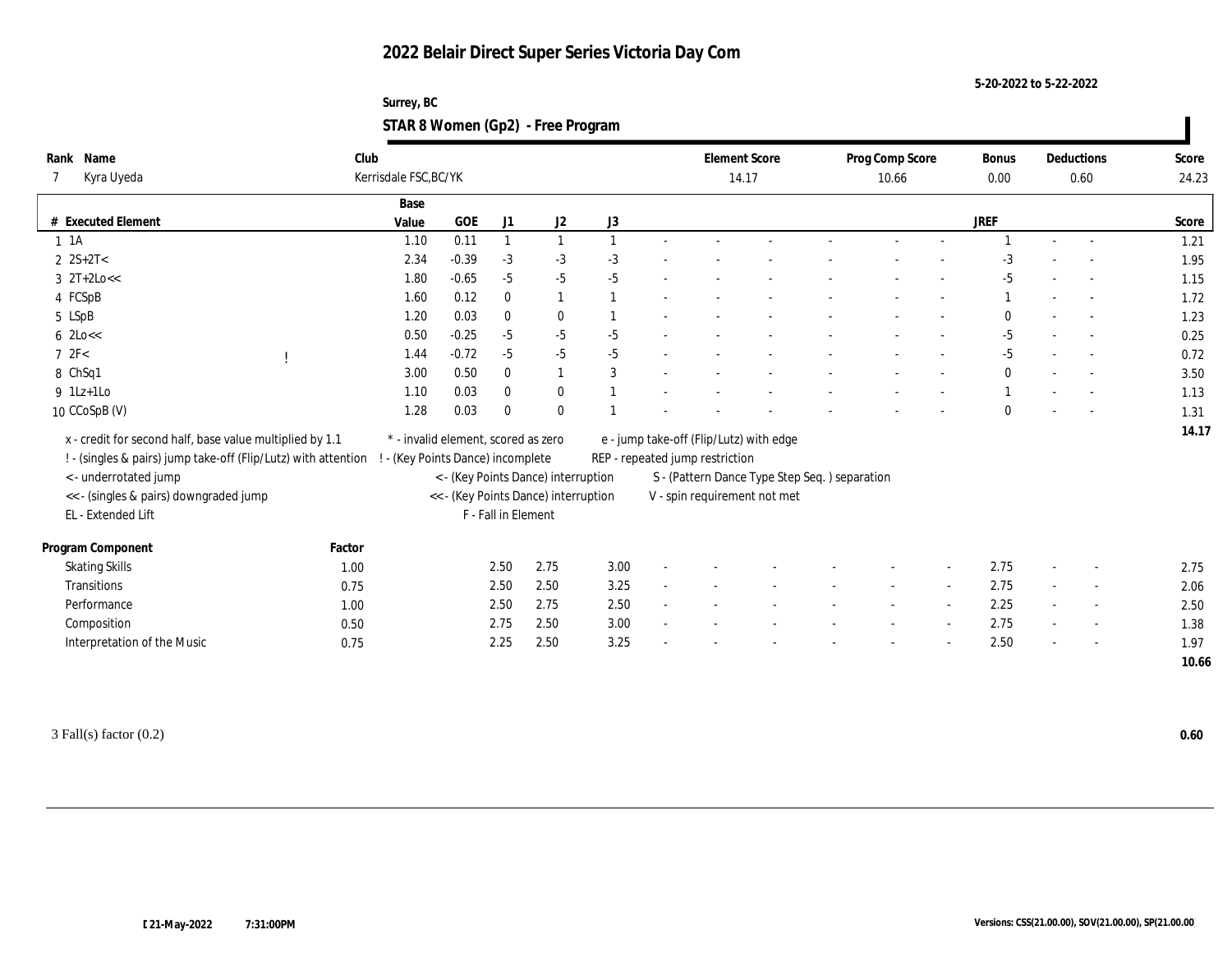**5-20-2022 to 5-22-2022**

| Surrey, BC                        |  |
|-----------------------------------|--|
| STAR 8 Women (Gp2) - Free Program |  |

| Rank Name<br>Lauren Halley<br>8                                                                                            |        | Club<br>Cloverdale SC, BC/YK                                             |         |                     |                                      |              |                                                                            | <b>Element Score</b><br>14.55                 | Prog Comp Score<br>9.46 |        | <b>Bonus</b><br>0.00 |                          | Deductions<br>0.40       | Score<br>23.61 |
|----------------------------------------------------------------------------------------------------------------------------|--------|--------------------------------------------------------------------------|---------|---------------------|--------------------------------------|--------------|----------------------------------------------------------------------------|-----------------------------------------------|-------------------------|--------|----------------------|--------------------------|--------------------------|----------------|
|                                                                                                                            |        | Base                                                                     |         |                     |                                      |              |                                                                            |                                               |                         |        |                      |                          |                          |                |
| # Executed Element                                                                                                         |        | Value                                                                    | GOE     | J1                  | J2                                   | J3           |                                                                            |                                               |                         |        | <b>JREF</b>          |                          |                          | Score          |
| $1 2S+1A+SEQ$                                                                                                              |        | 1.92                                                                     | $-0.10$ | $-1$                | $\mathbf{0}$                         | $-1$         |                                                                            |                                               |                         |        | -1                   | $\sim$                   |                          | 1.82           |
| $2 \text{ } 2\text{Lo+1T} <<$                                                                                              |        | 1.70                                                                     | $-0.68$ | $-5$                | $-4$                                 | $-3$         |                                                                            |                                               |                         |        |                      |                          |                          | 1.02           |
| 32Sq                                                                                                                       |        | 1.30                                                                     | $-0.65$ | $-5$                | $-5$                                 | $-5$         |                                                                            |                                               |                         |        | $-5$                 |                          |                          | 0.65           |
| 4 FCSpB                                                                                                                    |        | 1.60                                                                     | $-0.08$ | $\bf{0}$            | $\bf{0}$                             | $-2$         |                                                                            |                                               |                         |        | $\mathbf{0}$         |                          |                          | 1.52           |
| $5\text{ }2\text{F}$                                                                                                       |        | 1.44                                                                     | $-0.72$ | $-5$                | $-5$                                 | $-5$         |                                                                            |                                               |                         |        | $-5$                 |                          |                          | 0.72           |
| $6$ 2Lo+1Lo                                                                                                                |        | 2.20                                                                     | $-0.13$ | $-2$                | $\bf{0}$                             | $\mathbf{0}$ |                                                                            |                                               |                         |        | $-1$                 |                          |                          | 2.07           |
| 7 LSpB                                                                                                                     |        | 1.20                                                                     | $-0.18$ | $-2$                | $-2$                                 | $-1$         |                                                                            |                                               |                         |        | $-1$                 |                          |                          | 1.02           |
| 8 ChSq1                                                                                                                    |        | 3.00                                                                     | $-0.13$ | $\bf{0}$            | $\bf{0}$                             | $-1$         |                                                                            |                                               |                         |        | $\mathbf{0}$         |                          |                          | 2.87           |
| 9 1A                                                                                                                       |        | 1.10                                                                     | 0.06    | $\bf{0}$            | $\mathbf{0}$                         |              |                                                                            |                                               |                         |        |                      |                          |                          | 1.16           |
| 10 CCoSpB                                                                                                                  |        | 1.70                                                                     | 0.00    | $-1$                | $\mathbf{0}$                         |              |                                                                            |                                               |                         |        | $\mathbf{0}$         |                          |                          | 1.70           |
| x - credit for second half, base value multiplied by 1.1<br>! - (singles & pairs) jump take-off (Flip/Lutz) with attention |        | * - invalid element, scored as zero<br>! - (Key Points Dance) incomplete |         |                     |                                      |              | e - jump take-off (Flip/Lutz) with edge<br>REP - repeated jump restriction |                                               |                         |        |                      |                          |                          | 14.55          |
| < - underrotated jump                                                                                                      |        |                                                                          |         |                     | < - (Key Points Dance) interruption  |              |                                                                            | S - (Pattern Dance Type Step Seq.) separation |                         |        |                      |                          |                          |                |
| << - (singles & pairs) downgraded jump                                                                                     |        |                                                                          |         |                     | << - (Key Points Dance) interruption |              |                                                                            | V - spin requirement not met                  |                         |        |                      |                          |                          |                |
| EL - Extended Lift                                                                                                         |        |                                                                          |         | F - Fall in Element |                                      |              |                                                                            |                                               |                         |        |                      |                          |                          |                |
| Program Component                                                                                                          | Factor |                                                                          |         |                     |                                      |              |                                                                            |                                               |                         |        |                      |                          |                          |                |
| <b>Skating Skills</b>                                                                                                      | 1.00   |                                                                          |         | 2.00                | 2.75                                 | 2.50         |                                                                            |                                               |                         |        | 2.50                 | $\overline{\phantom{a}}$ |                          | 2.44           |
| Transitions                                                                                                                | 0.75   |                                                                          |         | 2.00                | 2.50                                 | 2.50         |                                                                            |                                               |                         |        | 2.50                 |                          |                          | 1.79           |
| Performance                                                                                                                | 1.00   |                                                                          |         | 2.00                | 2.75                                 | 2.25         |                                                                            |                                               |                         |        | 2.25                 |                          | $\overline{\phantom{a}}$ | 2.31           |
| Composition                                                                                                                | 0.50   |                                                                          |         | 2.00                | 2.75                                 | 2.25         |                                                                            |                                               |                         | $\sim$ | 2.50                 | $\sim$                   | $\overline{\phantom{a}}$ | 1.19           |
| Interpretation of the Music                                                                                                | 0.75   |                                                                          |         | 2.00                | 2.50                                 | 2.50         |                                                                            |                                               |                         |        | 2.25                 |                          |                          | 1.73           |
|                                                                                                                            |        |                                                                          |         |                     |                                      |              |                                                                            |                                               |                         |        |                      |                          |                          | 9.46           |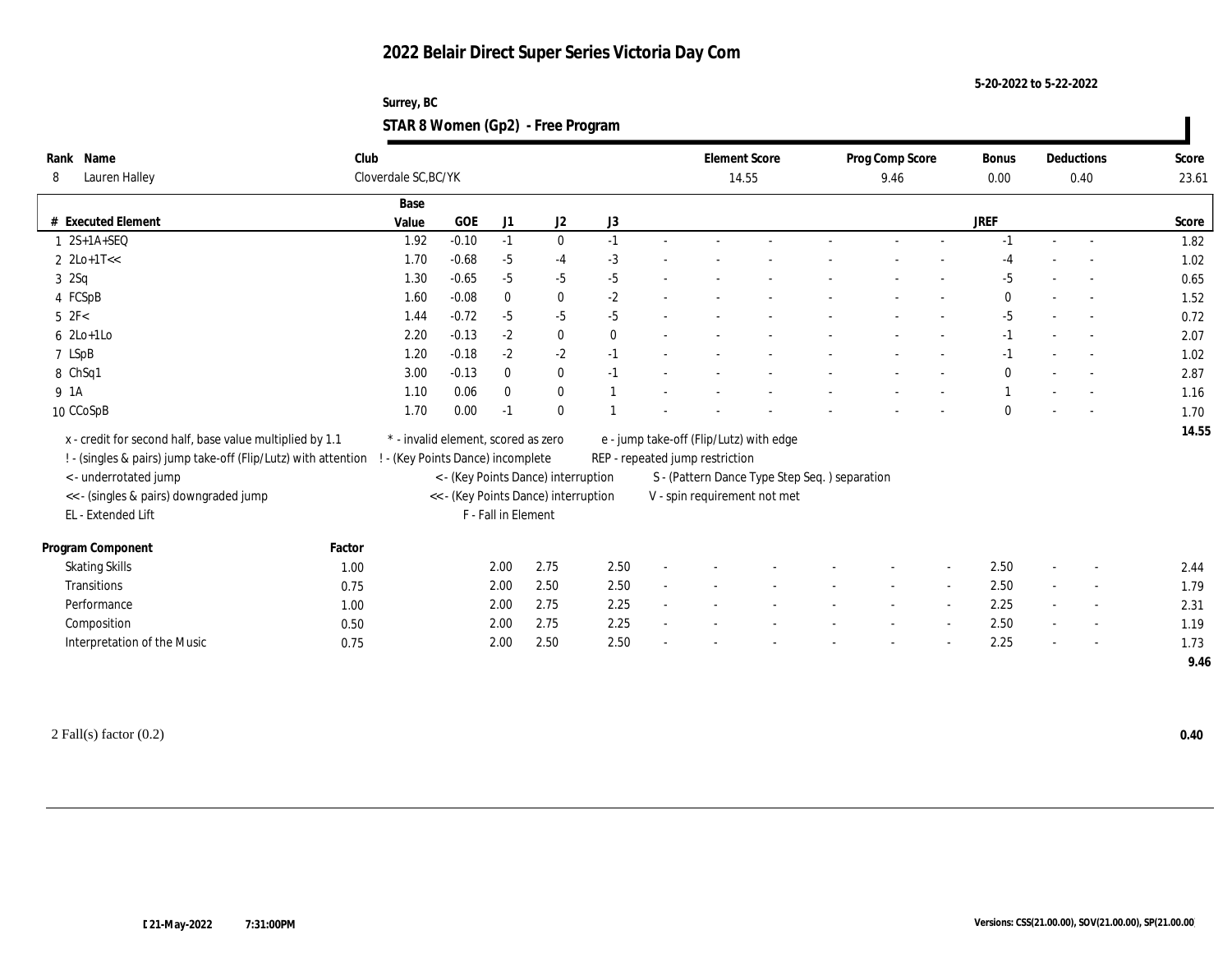**5-20-2022 to 5-22-2022**

| Surrey, BC                        |  |
|-----------------------------------|--|
| STAR 8 Women (Gp2) - Free Program |  |

| Rank Name                                                      | Club               |                                      |                     |                                     |              | <b>Element Score</b>                    |                                               | Prog Comp Score | Bonus        |        | Deductions               | Score |
|----------------------------------------------------------------|--------------------|--------------------------------------|---------------------|-------------------------------------|--------------|-----------------------------------------|-----------------------------------------------|-----------------|--------------|--------|--------------------------|-------|
| Ema Asai<br>9                                                  | Langley FSC, BC/YK |                                      |                     |                                     |              | 12.47                                   |                                               | 9.86            | 0.00         |        | 0.60                     | 21.73 |
|                                                                | Base               |                                      |                     |                                     |              |                                         |                                               |                 |              |        |                          |       |
| # Executed Element                                             | Value              | GOE                                  | J1                  | J2                                  | J3           |                                         |                                               |                 | <b>JREF</b>  |        |                          | Score |
| 1 SSpB                                                         | 1.10               | $-0.03$                              | $-1$                | $\mathbf{0}$                        | $\mathbf{0}$ |                                         |                                               |                 | $\mathbf{0}$ | $\sim$ |                          | 1.07  |
| $2$ 2S+2Lo<<                                                   | 1.80               | $-0.62$                              | $-4$                | $-5$                                | $-5$         |                                         |                                               |                 | -5           |        |                          | 1.18  |
| 3 CCoSpB                                                       | 1.70               | $-0.17$                              | $-1$                | $-1$                                | $-1$         |                                         |                                               |                 | $-1$         |        |                          | 1.53  |
| 4 2Lo                                                          | 1.70               | $-0.43$                              | $-3$                | $-3$                                | $-3$         |                                         |                                               |                 | -1           |        |                          | 1.27  |
| $5 \text{ } 1\text{F}+2\text{T}<<$                             | 0.90               | $-0.25$                              | $-5$                | $-5$                                | $-5$         |                                         |                                               |                 | $-5$         |        |                          | 0.65  |
| 6 ChSq1                                                        | 3.00               | 0.00                                 | $\bf{0}$            | $\bf{0}$                            | $\mathbf{0}$ |                                         |                                               |                 | $\bf{0}$     |        |                          | 3.00  |
| $7 \text{ } 2T <$                                              | 0.40               | $-0.20$                              | $-5$                | $-5$                                | $-5$         |                                         |                                               |                 | $-5$         |        |                          | 0.20  |
| 8 2Sq                                                          | 1.30               | $-0.20$                              | $-2$                | $\bf{0}$                            | $-2$         |                                         |                                               |                 | $-2$         |        |                          | 1.10  |
| 9 1A                                                           | 1.10               | $-0.11$                              | $-1$                | $-1$                                | $-1$         |                                         |                                               |                 | $-1$         |        |                          | 0.99  |
| 10 FCSpB                                                       | 1.60               | $-0.12$                              | $\theta$            | $-1$                                | $-1$         |                                         |                                               |                 | $-1$         |        |                          | 1.48  |
|                                                                |                    |                                      |                     |                                     |              |                                         |                                               |                 |              |        |                          | 12.47 |
| x - credit for second half, base value multiplied by 1.1       |                    | * - invalid element, scored as zero  |                     |                                     |              | e - jump take-off (Flip/Lutz) with edge |                                               |                 |              |        |                          |       |
| ! - (singles & pairs) jump take-off (Flip/Lutz) with attention |                    | ! - (Key Points Dance) incomplete    |                     |                                     |              | REP - repeated jump restriction         |                                               |                 |              |        |                          |       |
| < - underrotated jump                                          |                    |                                      |                     | < - (Key Points Dance) interruption |              |                                         | S - (Pattern Dance Type Step Seq.) separation |                 |              |        |                          |       |
| <<- (singles & pairs) downgraded jump                          |                    | << - (Key Points Dance) interruption |                     |                                     |              | V - spin requirement not met            |                                               |                 |              |        |                          |       |
| EL - Extended Lift                                             |                    |                                      | F - Fall in Element |                                     |              |                                         |                                               |                 |              |        |                          |       |
| Program Component                                              | Factor             |                                      |                     |                                     |              |                                         |                                               |                 |              |        |                          |       |
| <b>Skating Skills</b>                                          | 1.00               |                                      | 2.00                | 2.50                                | 2.75         |                                         |                                               |                 | 2.75         |        |                          | 2.50  |
| Transitions                                                    | 0.75               |                                      | 2.25                | 2.75                                | 3.00         |                                         |                                               |                 | 2.50         |        |                          | 1.97  |
| Performance                                                    | 1.00               |                                      | 2.25                | 2.50                                | 2.50         |                                         |                                               |                 | 2.00         |        | $\overline{\phantom{a}}$ | 2.31  |
| Composition                                                    | 0.50               |                                      | 2.25                | 2.75                                | 2.50         |                                         |                                               |                 | 2.50         | $\sim$ | $\overline{\phantom{a}}$ | 1.25  |
| Interpretation of the Music                                    | 0.75               |                                      | 2.25                | 2.75                                | 2.50         |                                         |                                               |                 | 2.25         |        |                          | 1.83  |
|                                                                |                    |                                      |                     |                                     |              |                                         |                                               |                 |              |        |                          | 9.86  |